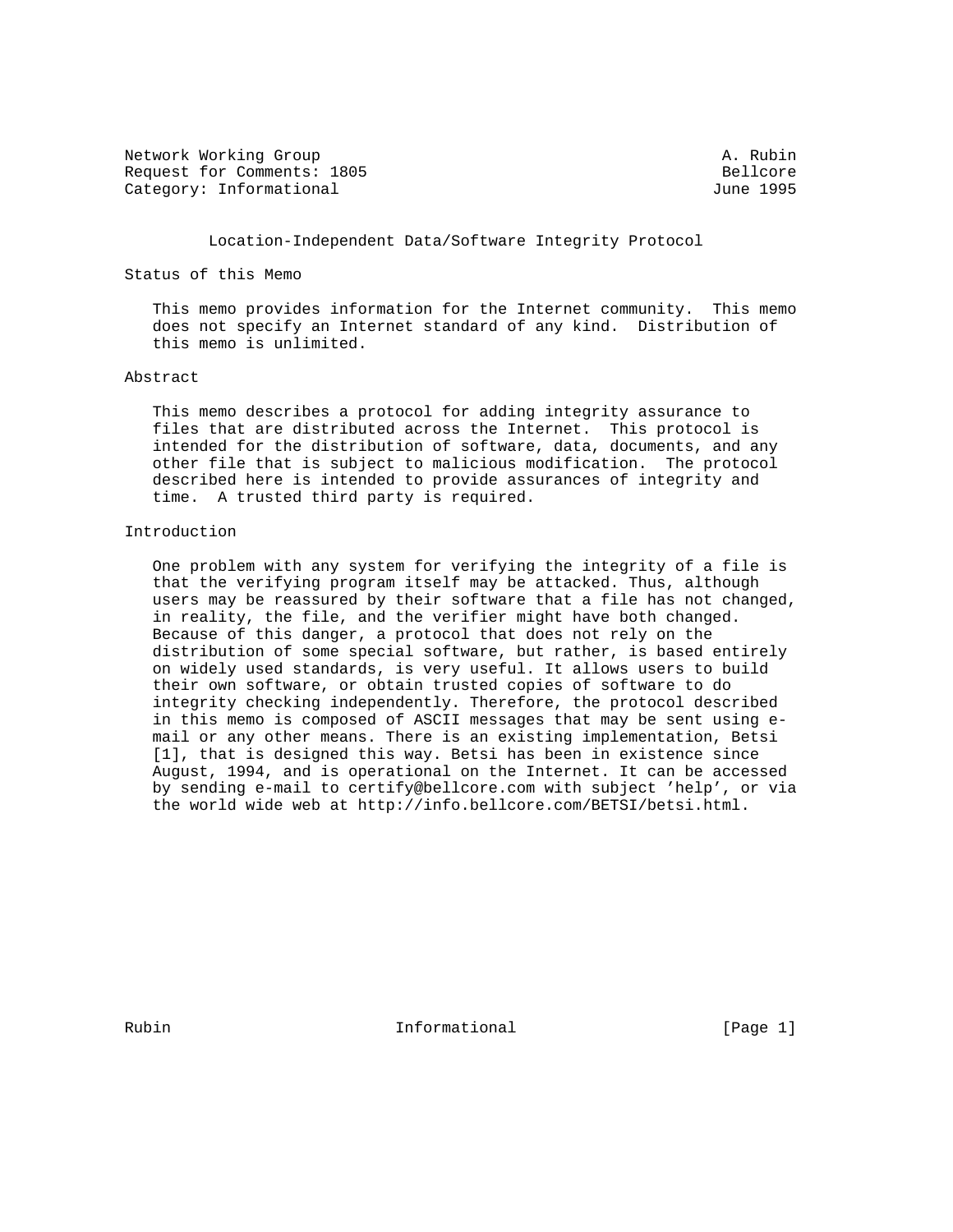The purpose of the proposed protocol is for authors to be able to distribute their files to users on the internet with guarantees of time and integrity, by use of a trusted third party. The protocol is divided into several phases:

> I. Author registration II. Author verification III. File Certification IV. File Distribution V. File Integrity Verification

 Phases I, III, IV, and V are defined in the protocol. Phase II is intentionally not defined. Author verification can be different for different applications, and the particular method chosen for phase II is identified in phases III and V. It is the hope that further Internet Drafts will describe the various possibilities for phase II. This memo describes the method for author verification in the Betsi system, and makes several recommendations.

#### Requirements

 It is important that the integrity and time information be independent from the location of the file. Lowry [2] defines a syntax and protocols for location-independent objects. His system requires that end-users possess special software, and is still in the prototype stage. The protocol described in this memo has been implemented, and is already in wide-spread use across the Internet. It is simple, compact and easy to understand. The disadvantage of a very complex system is that users may not be inclined to trust the designers' claims if they cannot understand how it works.

Assumptions

 The three entities in the protocol are Authors (A), Users (U), and a Trusted third party (T). The protocol described here is algorithm independent, and all of the messages are in ASCII. It is assumed that for each signature scheme used, there is a well-known verification key associated with T.

 Any signature scheme may be used, as long as there is a standard ASCII representation of a digital signature. PGP [3] meets all of the above requirements, but it also requires encryption, and thus, export restrictions may deter some users. The DSS [4] is recommended, but some suspect that it contains a trapdoor [5] based on some results by Simmons [6]. It is also not clear that there is a standard for generating an ASCII signature using the DSS.

Rubin **Informational** Informational [Page 2]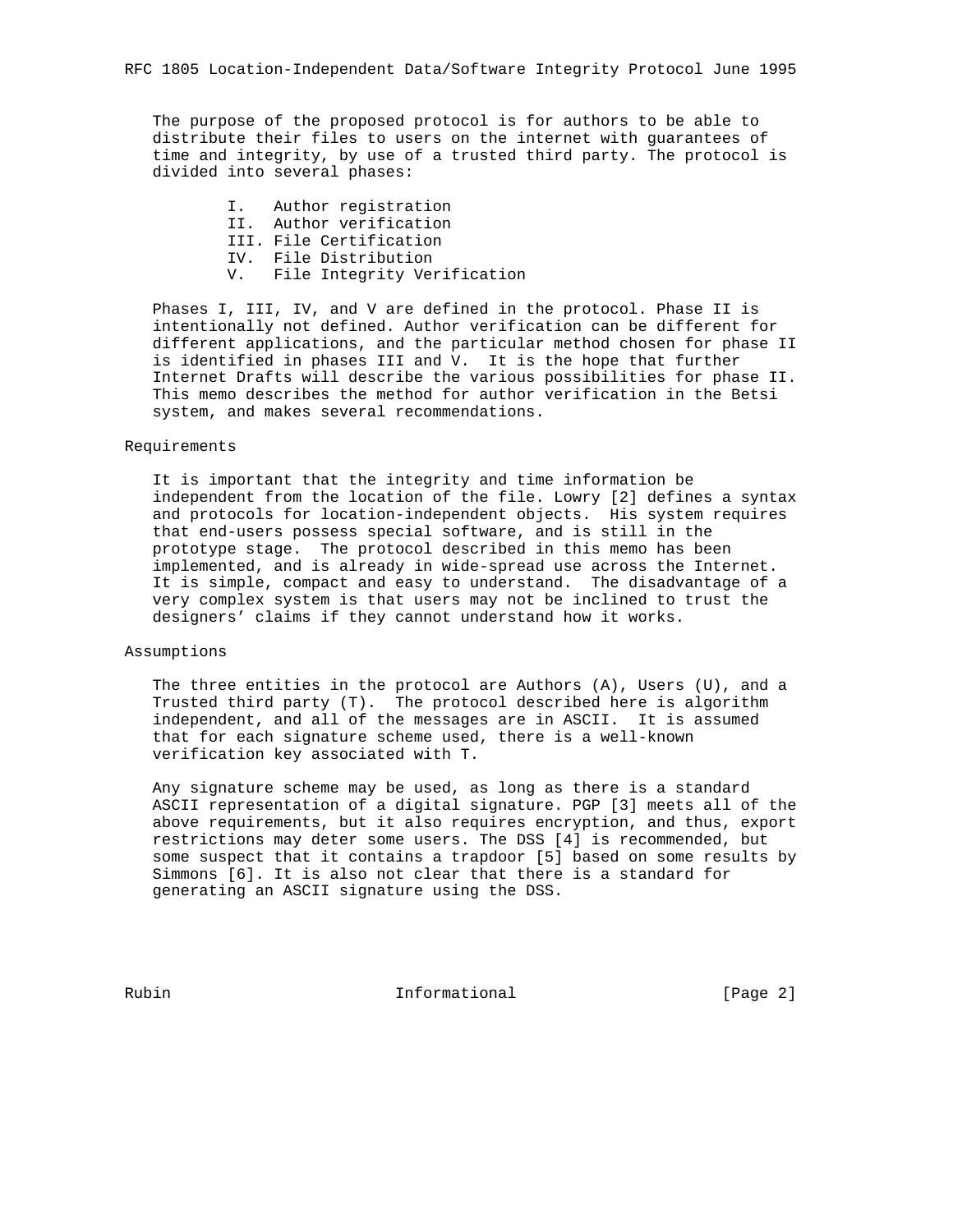High level view

 The protocol works as follows. In the first phase, authors request to register with the trusted third party, T. Any registered author can distribute files with integrity and time assurance. Time assurance means that there is a guarantee that a file existed at a given time. In the second phase, T somehow verifies the identity of an author who requests to register. Registration is not complete until this verification takes place.

 To distribute a file, a registered author computes a cryptographic hash of the file, and sends it over an integrity protected channel to T. T then creates an object containing the hash, the current time, the name of the author, the name of the file, and some other information, seals the object, and returns it to the author. The author can then use the sealed object as a location-independent proof of the integrity and timeliness of the file.

 Any user who obtains the file and the sealed object, can compute the cryptographic hash of the file, check the seal on the object, and verify that the object has not changed.

 The trusted third party must maintain a widely available, dated, and signed, certificate revocation list (CRL). Users who access a file with a certificate must check that the CRL is current and complete, and that the certificate is not listed.

#### Author registration

 In the first phase, authors request to register with the trusted third party, T. The author sends an ASCII message to T containing keywords followed by values. Some of the fields are optional, and are marked with a \*. The values are represented with angle brackets < >.

AUTHOR-NAME= <first m. last>

- \* AUTHOR-ORGANIZATION= <Company, school, etc.>
- \* AUTHOR-EMAIL= <e-mail address> AUTHOR-LOCATION= <city, state>
- \* AUTHOR-PHONE-1= <Home phone>
- \* AUTHOR-PHONE-2= <Work phone> SIGNATURE-SYSTEM= <name of signature system>
- \* MISC-FIELD-n= <Any number of additional fields can be defined here>
- \* AUTHOR-PUBLIC-KEY=
- \* <public key of author>

 Each of the fields contains the keyword and the value on the same line, except for the public key. An ASCII version of the key is pasted on the line after the AUTHOR-PUBLIC-KEY keyword. The format

Rubin **Informational Informational** [Page 3]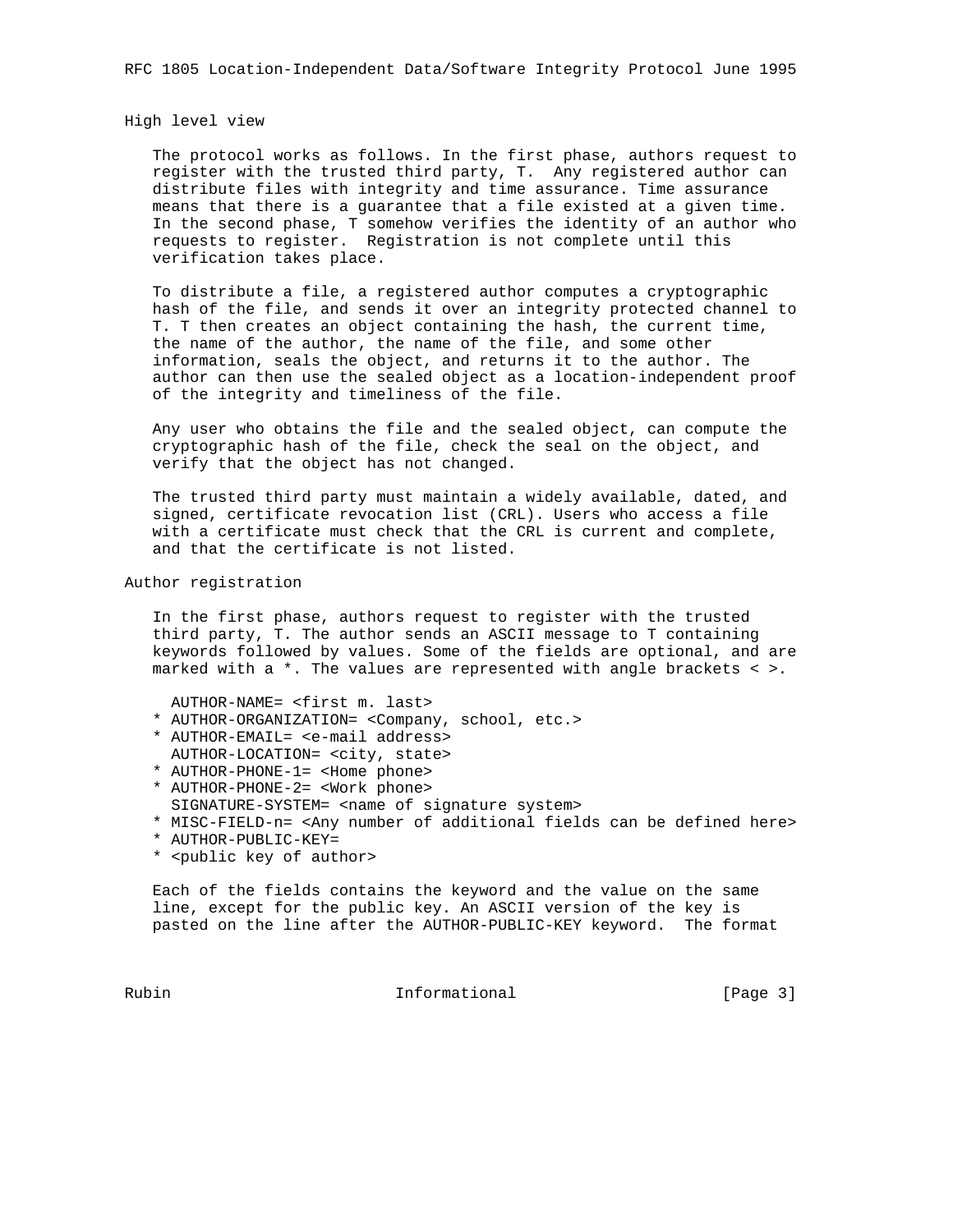of this ASCII key will depend on the signature system used. The public key field is optional. The user may include his own, or one can be supplied by T during phase II. T responds with a message that the request was received, and that the user should wait for off-line verification. If a user receives this confirmation message, and he did not request to register, he knows that somebody may be attempting to register on his behalf.

## Author verification

 The trusted third party, T, must verify the identity of the author who sent the request message in phase I. The rest of the information in the request is also confirmed. This process takes place off-line. The method used is intentionally left open, but whatever technique is used must be identified in phases III and V.

 In the Betsi implementation, T uses the phone company infrastructure. T calls directory assistance (1-xxx-555-1212) in the city of the author and asks for the author's number. Then, that number is called, and T asks the author to verify the information sent in the request. In particular, T insures that the author has registered his correct public key. Or, in some cases, T assigns a public key to the author. As Betsi is only operational in the United States, other mechanisms need to be in place for verifying identities of people internationally. Hopefully, standards for doing this will arise. The rest of the protocol is independent of whatever mechanism is used for off-line identity and public key verification.

## File certification

 Registered authors can obtain location-independent objects from the trusted third party, T, that vouch for the integrity and time of any file.

 An author generates the following ASCII message and signs it with the signature key that corresponds to the public key that was registered.

 AUTHOR-NAME= <first m. last> HASH-FUNCTION= <md5,sha, etc.>

 \* FILE-LOCATION= <ftp site/directory> <list of hashes>

 Each entry in the <list of hashes> consists of two mandatory fields and one optional one, as follows:

<fixed-length hash of file> <name of file> <version number>

Rubin **Informational** Informational [Page 4]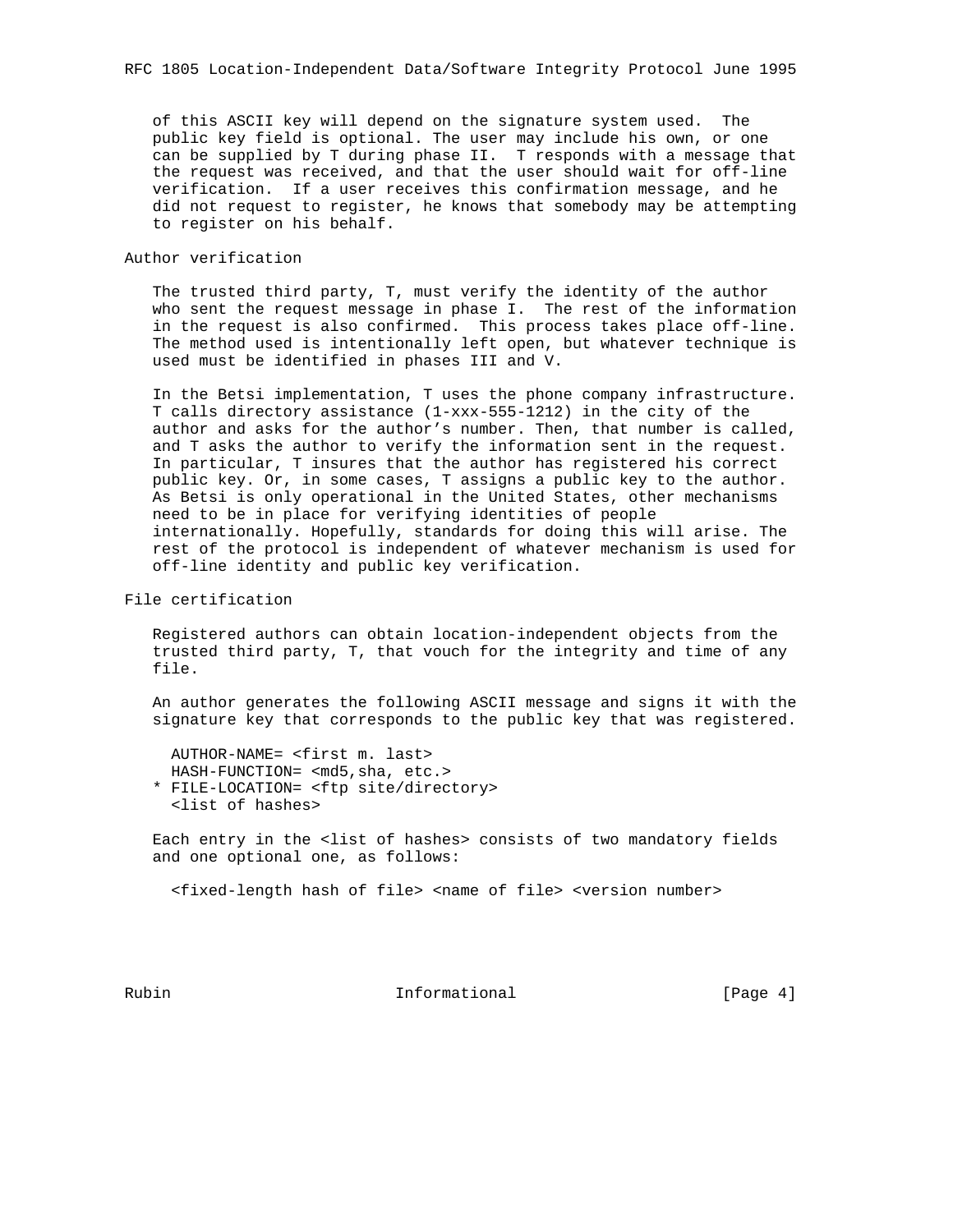The <fixed-length hash of file> is a fixed-length hexadecimal value corresponding to the hash of the contents of the file. For MD5, the output is 32 hexadecimal digits. There is one space between the fields, and the name of the file contains no spaces. The <version number> is optional. The <list of hashes> contains at least one entry, and may contain as many as the author wants. The message is signed and sent to the trusted third party, T.

 When T receives the request for file certification, he verifies the signature on the request and creates a location-independent certificate for the request. The certificate is signed by T, and contains the following information:

 TRUSTED-PARTY= <identity of T> AUTHOR-VERIFICATION-METHOD= <how authors are verified off-line> AUTHOR-NAME= <first m. last> AUTHOR-ORGANIZATION= <company, school, etc.> HASH-FUNCTION= <md5,sha, etc.> DATE= <date> <list of hashes>

The <list of hashes> is the same as the one in the author's request. T signs the message and sends it to the author, who verifies the signature and the contents of the certificate. Note that the method for off-line author verification is included in the certificate.

#### File distribution

 In the file distribution phase, the author distributes his file, along with the certificate from T. The file and certificate are location-independent. That is, the integrity and timeliness of the file can be verified independently from the location of the file and the certificate. This means that files can be distributed from insecure sites, and over insecure networks.

## File integrity verification

 The final phase is file integrity verification. A user obtains the public key of the trusted third party, T, from several independent sources, until he is convinced of its authenticity. The user then verifies the certificate for a file, and decides whether or not he trusts the method of off-line verification that was used by T. If so, then he extracts the name of the hash function in the certificate, and performs the hash function on the actual file. Finally, the user compares the hash of the file to the hash in the certificate. The user also checks the date in the certificate if he is concerned with this information. As a last step, the user checks the highly available certificate revocation list of T, to see if the current

Rubin **Informational** Informational [Page 5]